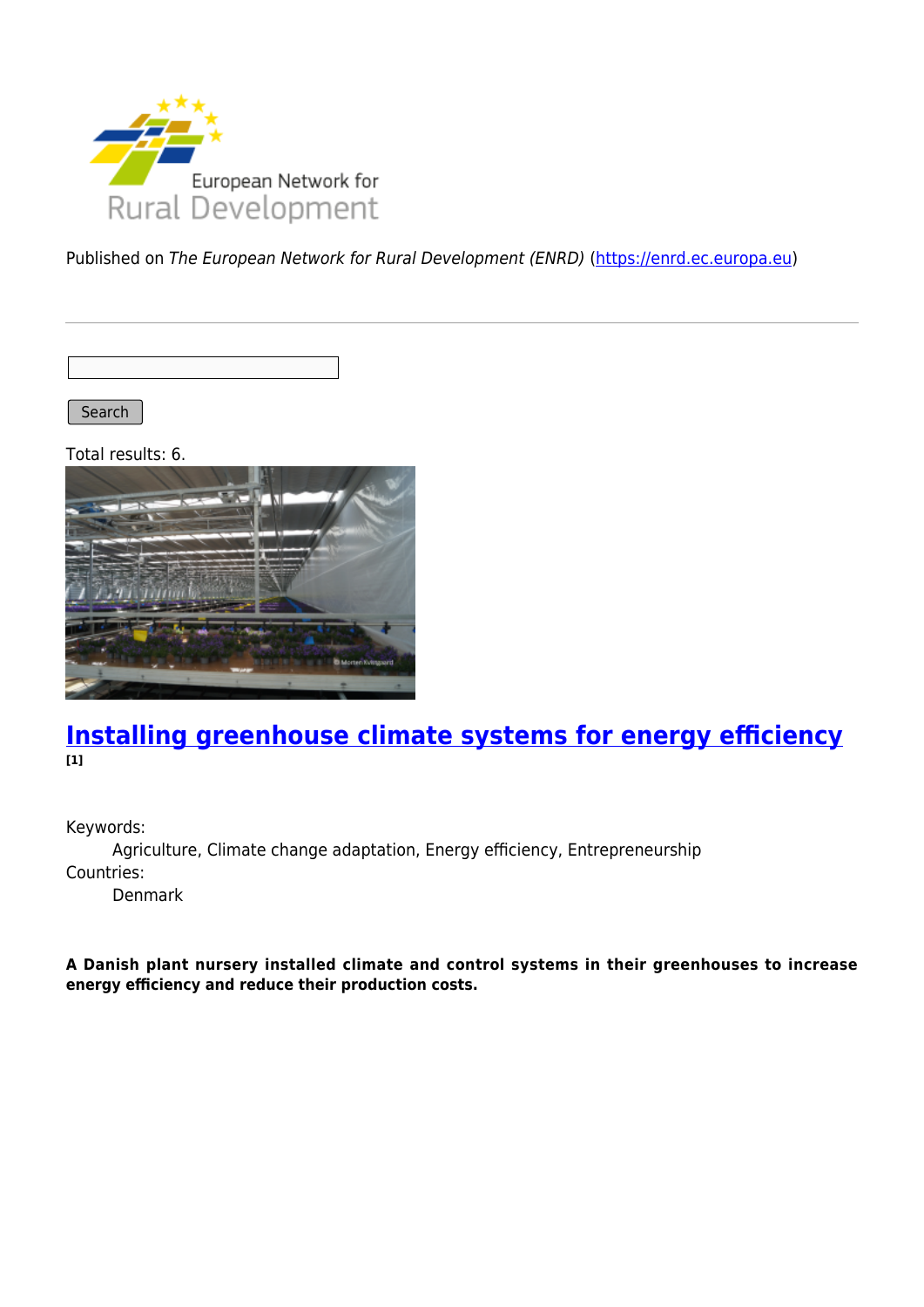

# **[GOTECFOR – Supporting the use of Forest Biomass in the](https://enrd.ec.europa.eu/projects-practice/gotecfor-supporting-use-forest-biomass-agro-industry_en) [agro-industry](https://enrd.ec.europa.eu/projects-practice/gotecfor-supporting-use-forest-biomass-agro-industry_en) [2]**

Keywords:

Broadband, Cooperation, Energy efficiency, Entrepreneurship, Forestry, Innovation, Renewable energy

Countries:

Portugal

GOTECFOR is an EIP-AGRI operational group that contributes to the bioeconomy by seeking to optimise the value chain of forest biomass, as a fuel for heating.



# **[Increasing the productivity on Protected Designation of](https://enrd.ec.europa.eu/projects-practice/increasing-productivity-protected-designation-origin-pdo-olive-oil_en) [Origin \(PDO\) olive oil](https://enrd.ec.europa.eu/projects-practice/increasing-productivity-protected-designation-origin-pdo-olive-oil_en) [3]**

Keywords:

Agriculture, Competitiveness, Entrepreneurship, Environmental protection, Farm restructuring/modernisation, Job creation, Protected areas Countries:

Italy

Reconstruction plan for Protected Designation of Origin olive oil producers supported by Rural Development Programme (RDP) funding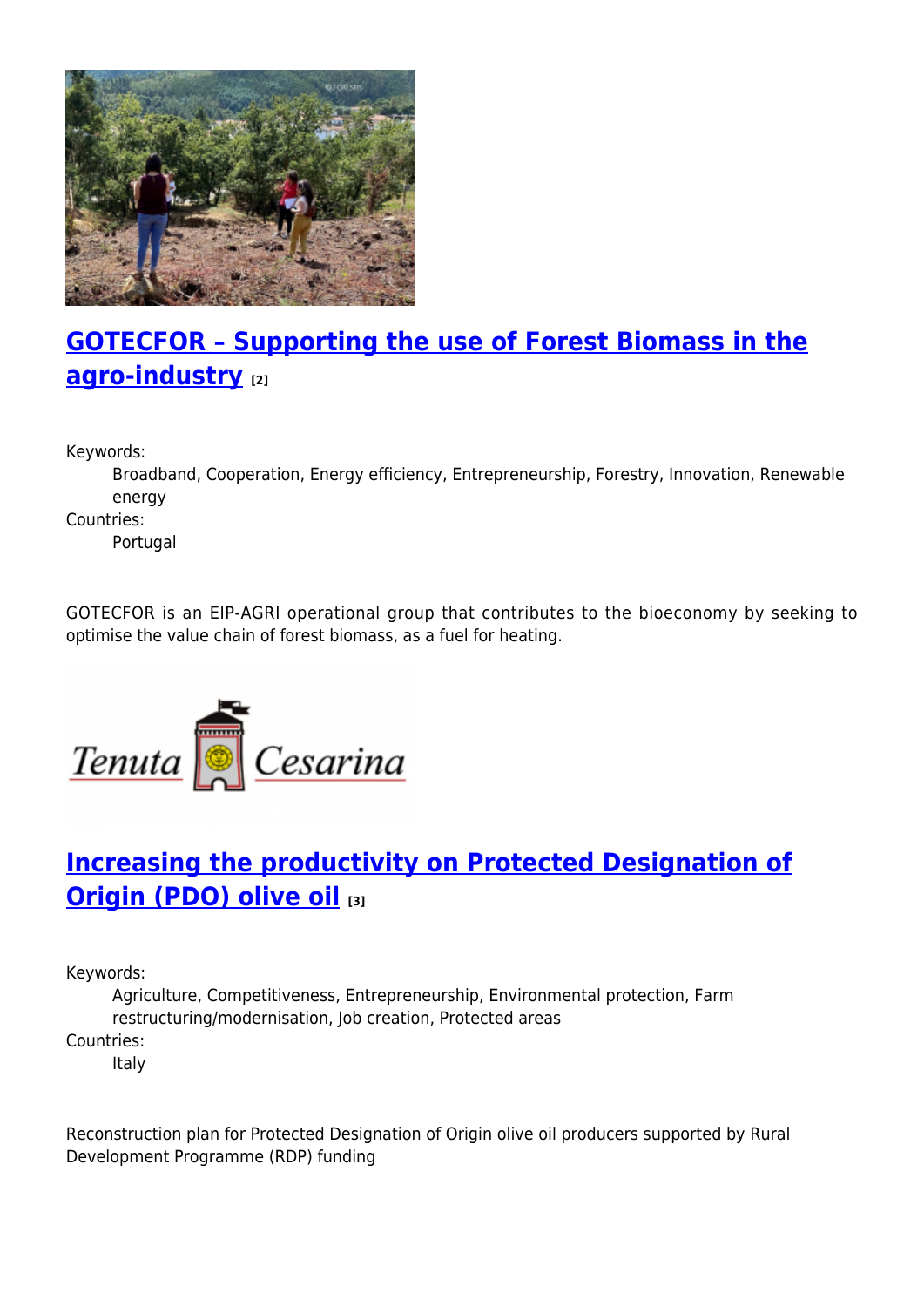

# **[It happens in Loco – Alto Minho Mountain](https://enrd.ec.europa.eu/projects-practice/it-happens-loco-alto-minho-mountain_en) [4]**

Keywords:

Cooperation, Entrepreneurship, Information & promotion activities, Innovation, Knowledge transfer, Mountain area

Countries:

Portugal

A Technical Assistance project about empowering local and regional actors to work more effectively with rural communities in order to revitalise these areas.



## **[Potplant project](https://enrd.ec.europa.eu/projects-practice/potplant-project_en) [5]**

Keywords: Agriculture, Cooperation, Producer groups Countries: Italy

Rural businesses and native flora receive boost from demand-led research project